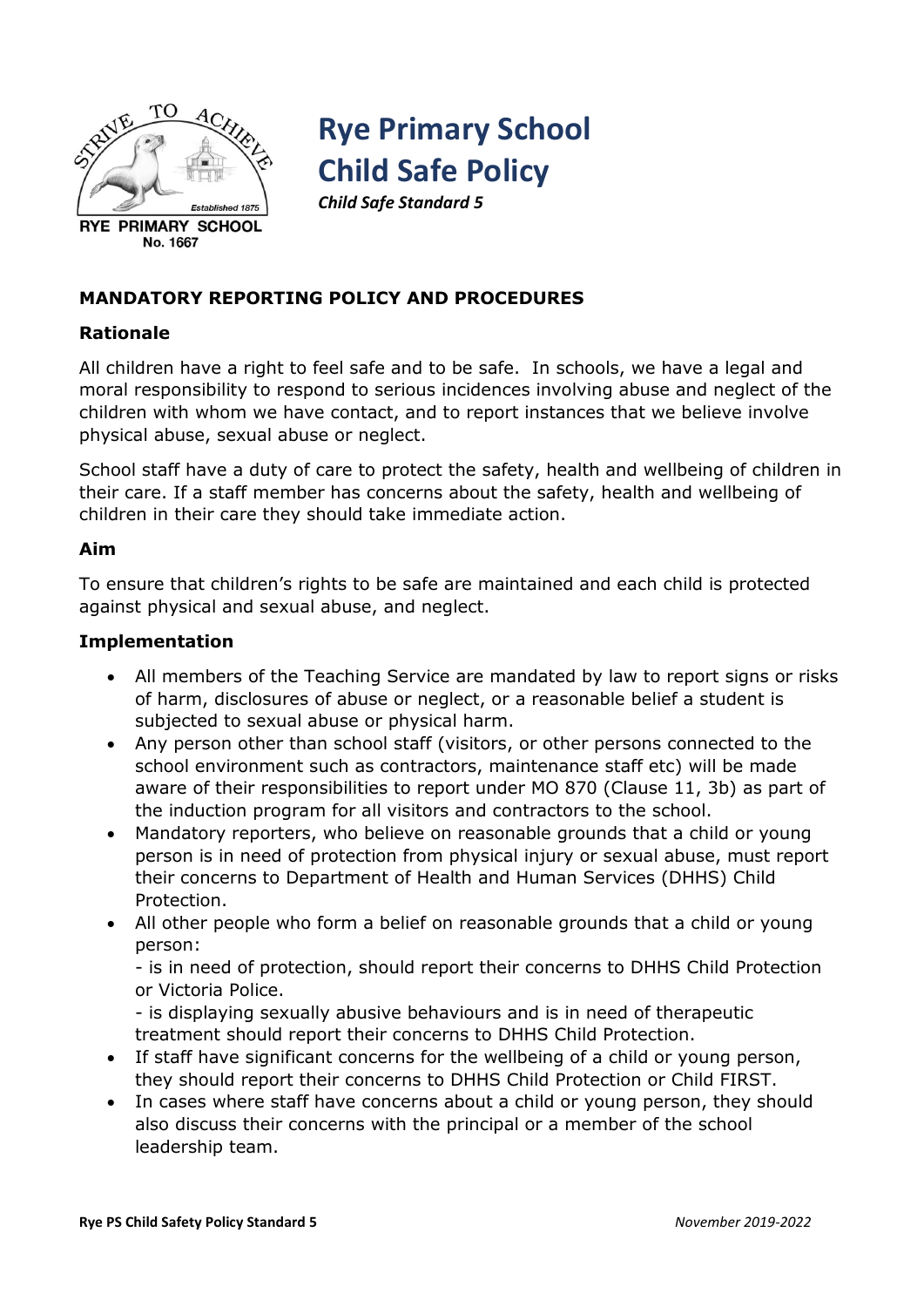- New staff will be informed of mandatory reporting responsibilities and procedures as part of their induction procedure.
- Staff will be reminded of mandatory responsibilities annually.
- All concerns must be reported immediately to the Principal, or in his/her absence, the Assistant Principal.
- The Principal will keep a record of all discussions about a student with whom there is a concern.
- If a belief has been formed by a staff member that a mandatory report must be made, a "Mandatory Reporting Information Sheet" available from the Principal must be completed and filed in the Principal's office.
- The teacher and/or the Principal class officer will contact the Department of Health & Human Services (DHHS) by telephone as soon as possible to make an official notification on: o (03) 9479 6222 or after school hours crisis line 131278 o South-East Victoria Region on 8765 5600
- In the case of international students, the principal must notify the International Education Division of the Department on (03) 9637 2990 to ensure that appropriate support is arranged for the student.
- Members of Department of Health & Human Services (DHHS), or associated support or intervention services that visit the school following a notification, will interview staff and children only in the presence of a Principal class member or his/her nominee.
- All "Mandatory Reporting Information Sheets" remain filed in the Principal's office.
- All reports, information sheets and subsequent discussions and information are to be recorded and remain strictly confidential.
- All incidents to be monitored, and any subsequent signs or indications of abuse are also to be reported.
- While only mandated by law to report incidents of physical and sexual abuse, and neglect; teachers are also encouraged to report incidents of emotional abuse or neglect.
- Students, who disclose to staff a desire to harm themselves or others, must be reported by staff to the principal.
- Legal Obligations see Appendix A

The school will provide accessible information to the school community through the website and Compass that outlines its procedures for responding to any allegation of child abuse.

# **Reporting criminal child sexual abuse - failure to disclose offence:**

- Any staff member who forms a reasonable belief that a sexual offence has been committed in Victoria by an adult against a child under 16 must disclose that information to police. Failure to disclose the information to police is a criminal offence, except in limited circumstances such as where the information has already been reported to DHHS Child Protection.
- See Appendix B for additional information

# **Evaluation**

This policy will be reviewed as part of the school's three-year review cycle and following significant incidents if they occur.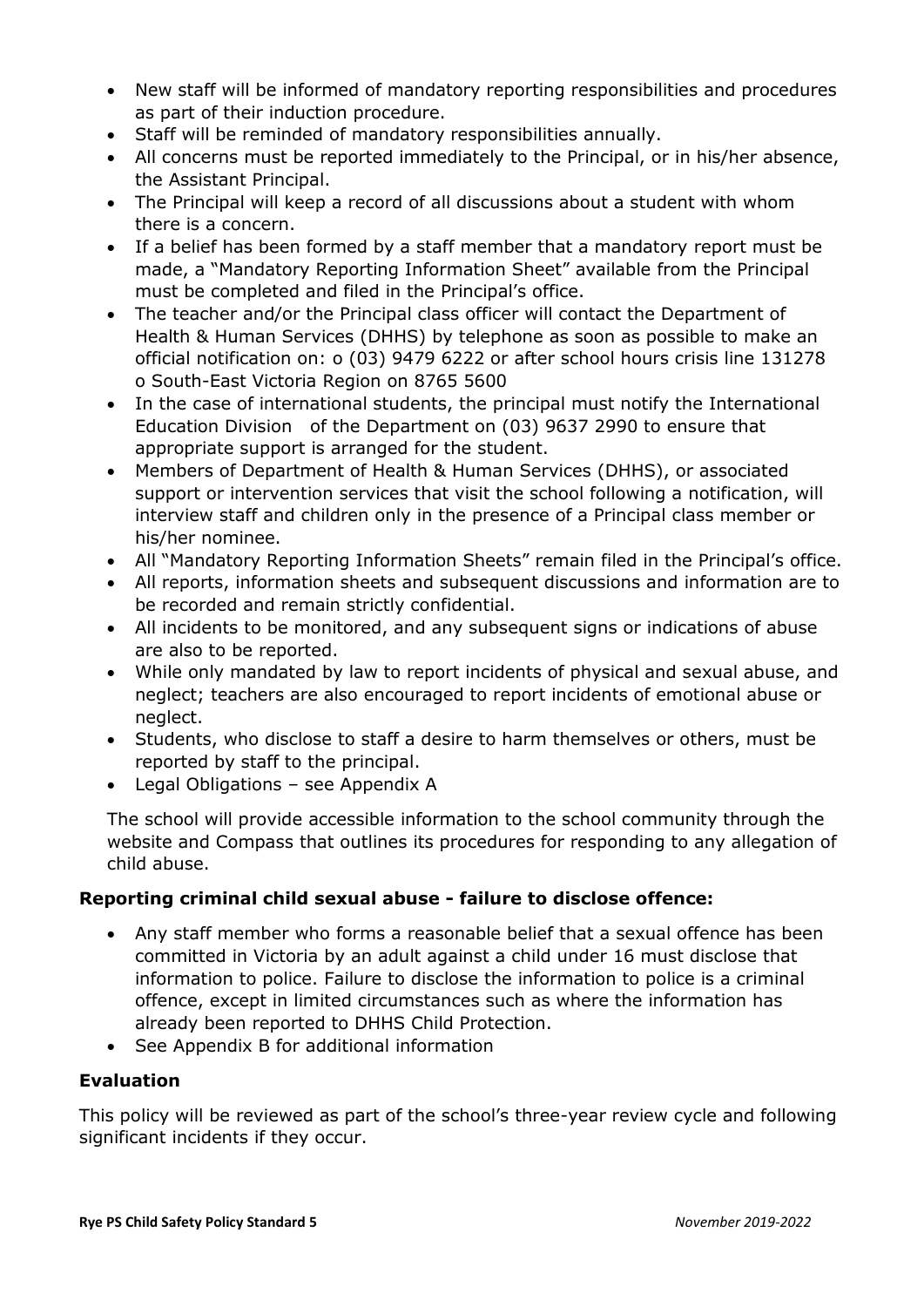| <b>Appendix A: Legal Obligations</b>                                                                                                                                                                                                                                                                                                                                                                                                                                                                                                                                                                                                                                                                                                                                                                                                                                                                |                                                                                                                                                                                                                                                                                                                                                                         |                                                                    |  |
|-----------------------------------------------------------------------------------------------------------------------------------------------------------------------------------------------------------------------------------------------------------------------------------------------------------------------------------------------------------------------------------------------------------------------------------------------------------------------------------------------------------------------------------------------------------------------------------------------------------------------------------------------------------------------------------------------------------------------------------------------------------------------------------------------------------------------------------------------------------------------------------------------------|-------------------------------------------------------------------------------------------------------------------------------------------------------------------------------------------------------------------------------------------------------------------------------------------------------------------------------------------------------------------------|--------------------------------------------------------------------|--|
| <b>Type of Reporting</b>                                                                                                                                                                                                                                                                                                                                                                                                                                                                                                                                                                                                                                                                                                                                                                                                                                                                            | <b>By Whom</b>                                                                                                                                                                                                                                                                                                                                                          | <b>To Whom</b>                                                     |  |
| <b>Mandatory Reporting</b><br>Mandatory reporters and non-mandated<br>reporters must make a report as soon as<br>practicable if, in the course of practising<br>their profession or carrying out their<br>duties, they form a belief on reasonable<br>grounds that a child or young person is in<br>need of protection, as a result of physical<br>injury or sexual abuse, and the child's<br>parents are unable or unwilling to protect<br>the child.                                                                                                                                                                                                                                                                                                                                                                                                                                              | <b>Mandatory</b><br>reporters<br><b>Teachers</b><br>registered to<br>teach or who<br>have<br>permission to<br>teach<br>pursuant to<br>the Education<br>and Training<br>Reform Act<br>2006 (Vic)<br>Principals of<br>government<br>and non-<br>government<br>schools<br>Registered<br>medical<br>practitioners<br><b>Nurses</b><br>All members<br>of the police<br>force | <b>DHHS Child</b><br>Protection                                    |  |
| Child in need of protection<br>Any person may make a report if they<br>believe on reasonable grounds that a child<br>is in need of protection for any of the<br>following reasons:<br>The child has been abandoned and<br>there is no other suitable person<br>who is willing and able to care for<br>the child.<br>The child's parents are dead or<br>incapacitated and there is no other<br>suitable person who is willing and<br>able to care for the child.<br>The child has suffered or is likely to<br>suffer significant harm as a result of<br>physical injury and the parents are<br>unable or unwilling to protect the<br>child.<br>The child has suffered or is likely to<br>suffer significant harm as a result of<br>sexual abuse and their parents are<br>unable or unwilling to protect the<br>child.<br>The child has suffered or is likely to<br>suffer emotional or psychological | <b>Any Person</b>                                                                                                                                                                                                                                                                                                                                                       | <b>DHHS Child</b><br>$\bullet$<br>Protection<br>Victoria<br>Police |  |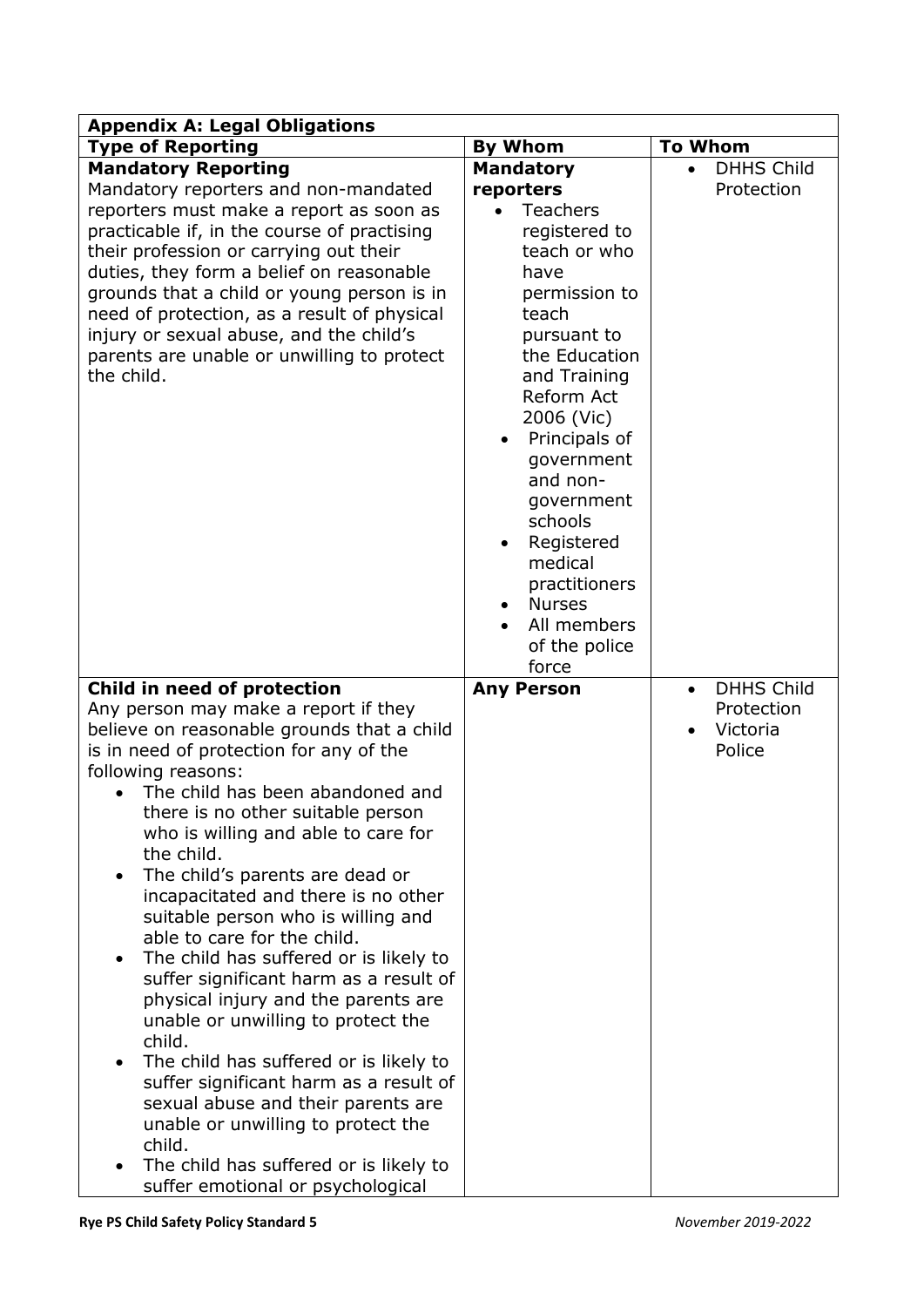| harm and the parents are unable or<br>unwilling to protect the child.<br>The child's physical development or<br>$\bullet$<br>health has been, or is likely to be<br>significantly harmed and the<br>parents are unable or unwilling to<br>provide basic care, or effective<br>medical or other remedial care. |                   |                                                |
|---------------------------------------------------------------------------------------------------------------------------------------------------------------------------------------------------------------------------------------------------------------------------------------------------------------|-------------------|------------------------------------------------|
| Child in need of therapeutic treatment<br>Any person may make a report if they<br>believe on reasonable grounds that a child<br>who is 10 years of age or over, but under<br>15 years of age, is in need of therapeutic<br>treatment because he or she has<br>exhibited sexually-abusive behaviours.          | <b>Any Person</b> | <b>DHHS Child</b><br>Protection                |
| <b>Significant concerns about wellbeing</b><br>of a child Any person may make a report<br>if they have significant concerns for the<br>wellbeing of a child.                                                                                                                                                  | <b>Any Person</b> | <b>DHHS Child</b><br>Protection<br>Child First |

## **Appendix B: Further Information Statement:**

A broad range of professional groups are identified in the Children Youth and Families Act 2005 (CYFA) as mandatory reporters. Mandated staff members must make a report to Child Protection as soon as practicable after forming a belief on reasonable grounds that a child or young person is in need of protection from significant harm as a result of physical injury or sexual abuse, and the child's parents are unable or unwilling to protect the child.

The following professionals are prescribed as mandatory reporters under section 182 of the CYFA:

- primary and secondary school teachers and principals (including students in training to become teachers)
- registered medical practitioners (including psychiatrists)
- nurses (including school nurses)
- $\bullet$  police

There may be times when two or more mandated staff members, for example a teacher and a principal, have formed a belief about the same child or young person on the same occasion. In this situation it is sufficient for only one of the mandated staff members to make a report. The other staff member is obliged to ensure that the report has been made and that all of the grounds for their own belief were included in the report made by the other staff member.

# **Non-mandated staff members:**

**Rye PS Child Safety Policy Standard 5** *November 2019-2022* Section 183 of the CYFA states that any person, who believes on reasonable grounds that a child is in need of protection, may report their concerns to Child Protection. This means that any person, including non-mandated school staff, is able to make a report to Child Protection when they believe that a child or young person is at risk of harm and in need of protection, and the child's parents are unable or unwilling to protect the child.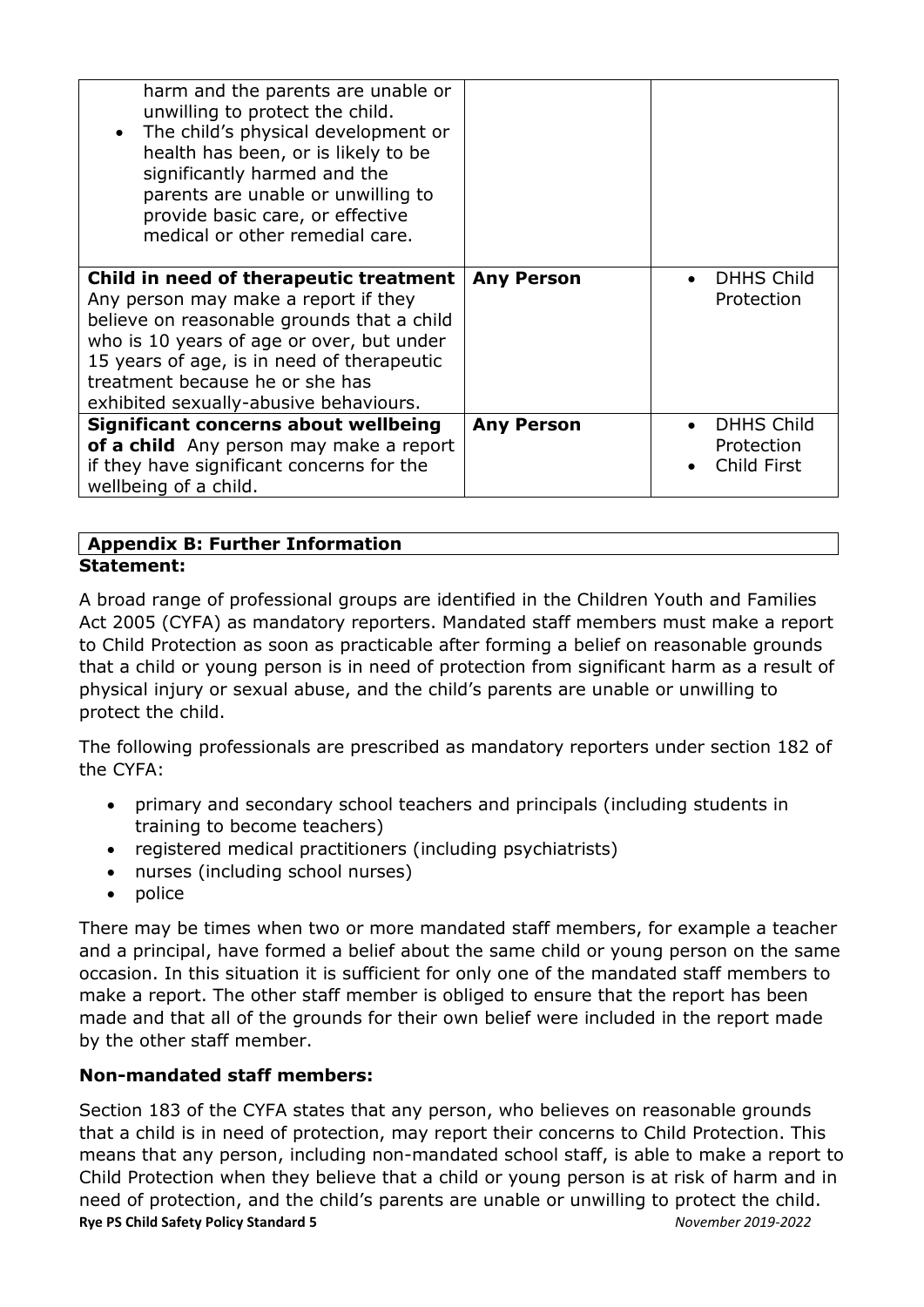## **Forming a belief on reasonable grounds:**

A person may form a belief on reasonable grounds that a child is in need of protection after becoming aware that a child or young person's health, safety or wellbeing is at risk and the child's parents are unwilling or unable to protect the child.

There may be reasonable grounds for forming such a belief if:

- a child or young person states that they have been physically or sexually abused
- a child or young person states that they know someone who has been physically or sexually abused (sometimes the child may be talking about themselves)
- someone who knows the child or young person states that the child or young person has been physically or sexually abused
- a child shows signs of being physically or sexually abused.
- the staff member is aware of persistent family violence or parental substance misuse, psychiatric illness or intellectual disability that is impacting on the child or young person's safety, stability or development
- the staff member observes signs or indicators of abuse, including nonaccidental or unexplained injury, persistent neglect, poor care or lack of appropriate supervision
- a child's actions or behaviour may place them at risk of significant harm and the child's parents are unwilling or unable to protect the child.

## **Reporting a belief:**

Staff members, whether or not mandated, need to report their belief when the belief is formed in the course of undertaking their professional duties. A report must be made as soon as practicable after forming the belief and on each occasion on which they become aware of any further reasonable grounds for the belief.

If one staff member has a different view from another staff member about making a report and the staff member continues to hold the belief that a child is in need of protection, that person is obliged to make a report to Child Protection.

The reporter must:

- Make a report as soon as practicable
- Make a report on each occasion that they form a belief or

• Ensure that a report has been made in instances where another mandated reporter has undertaken to make the report.

All reporters who form a belief on reasonable grounds that a child or young person:

- is in need of protection from physical injury or sexual abuse must report their concerns to DHHS Child Protection or Victoria Police.
- is displaying sexually abusive behaviours and is in need of therapeutic treatment should report their concerns to DHHS Child Protection.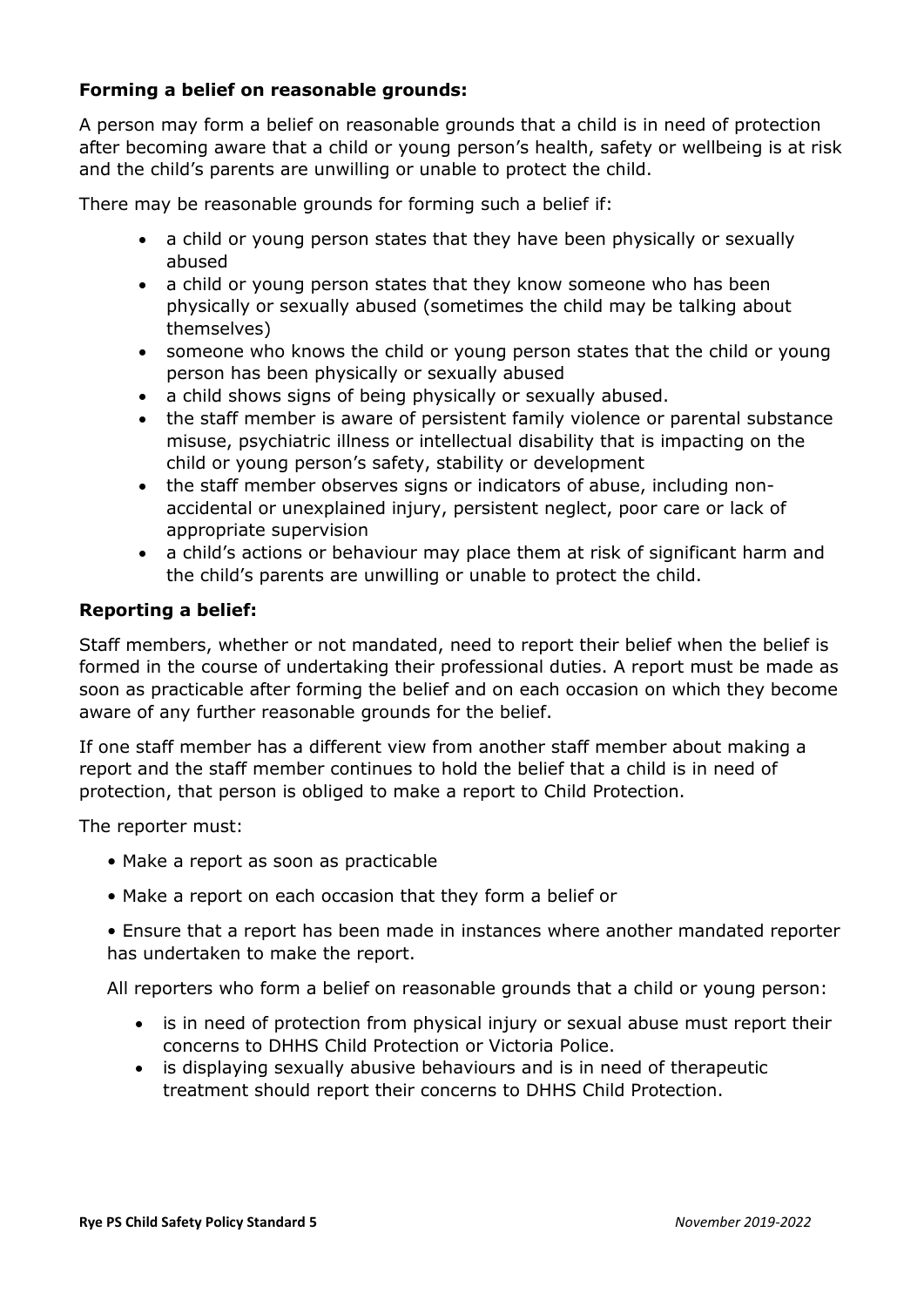# **Protecting the identity of the reporter:**

Confidentiality is provided for reporters under the CYFA. The CYFA prevents disclosure of the name or any information likely to lead to the identification of a person who has made a report in accordance with legislation, except in specific circumstances.

The identity of a reporter must remain confidential unless:

- the reporter chooses to inform the child, young person or family of the report
- the reporter consents in writing to their identity being disclosed
- a court or tribunal decides that it is necessary for the identity of the reporter to be disclosed to ensure the safety and wellbeing of the child
- a court or tribunal decides that, in the interests of justice, the reporter is required to attend court to provide evidence.

Information provided during a protective investigation may be used in a court report if the risks to the child or young person require the case to proceed to court. In these circumstances, the source of the information may be required to provide evidence to the court.

If Child Protection decides that the report is about a significant concern for the wellbeing of a child, they may refer the report to a community-based child and family service and disclose the identity of the reporter to that service. However, the CYFA provides that neither Child Protection nor the community based child and family service may disclose the reporter's identity to any other person without the reporter's consent.

# **Professional protection for reporters:**

If a report is made in good faith:

- it does not constitute unprofessional conduct or a breach of professional ethics on the part of the reporter
- the reporter cannot be held legally liable in respect of the report.

This means that a person who makes a report in accordance with the legislation will not be held liable for the eventual outcome of any investigation of the report.

# **FAILURE TO PROTECT and FAILURE TO DISCLOSE OFFENCES**

Protecting children and young people against sexual abuse is a community wide responsibility. Schools have a moral and legal responsibility to ensure children or young people are safe in their care and to ensure that all forms of abusive behaviours towards children are prevented. The Crimes Act 1958 (Vic) and the Crimes Amendment (Failure to Protect) Act 2014 includes an offence for failure by a person with power, authority and responsibility within an organisation to protect a child under the age of 16 years who is under the care or supervision of the organisation.

As soon as a person in authority becomes aware of a risk of child sexual abuse, he/she will be under a duty of care to remove or reduce that risk. A criminal offence applies where the person in authority:

- knows that there is a substantial risk of a sexual offence being committed against a child by a person over 18 years associated with the organisation; and
- negligently fails to reduce or remove that risk.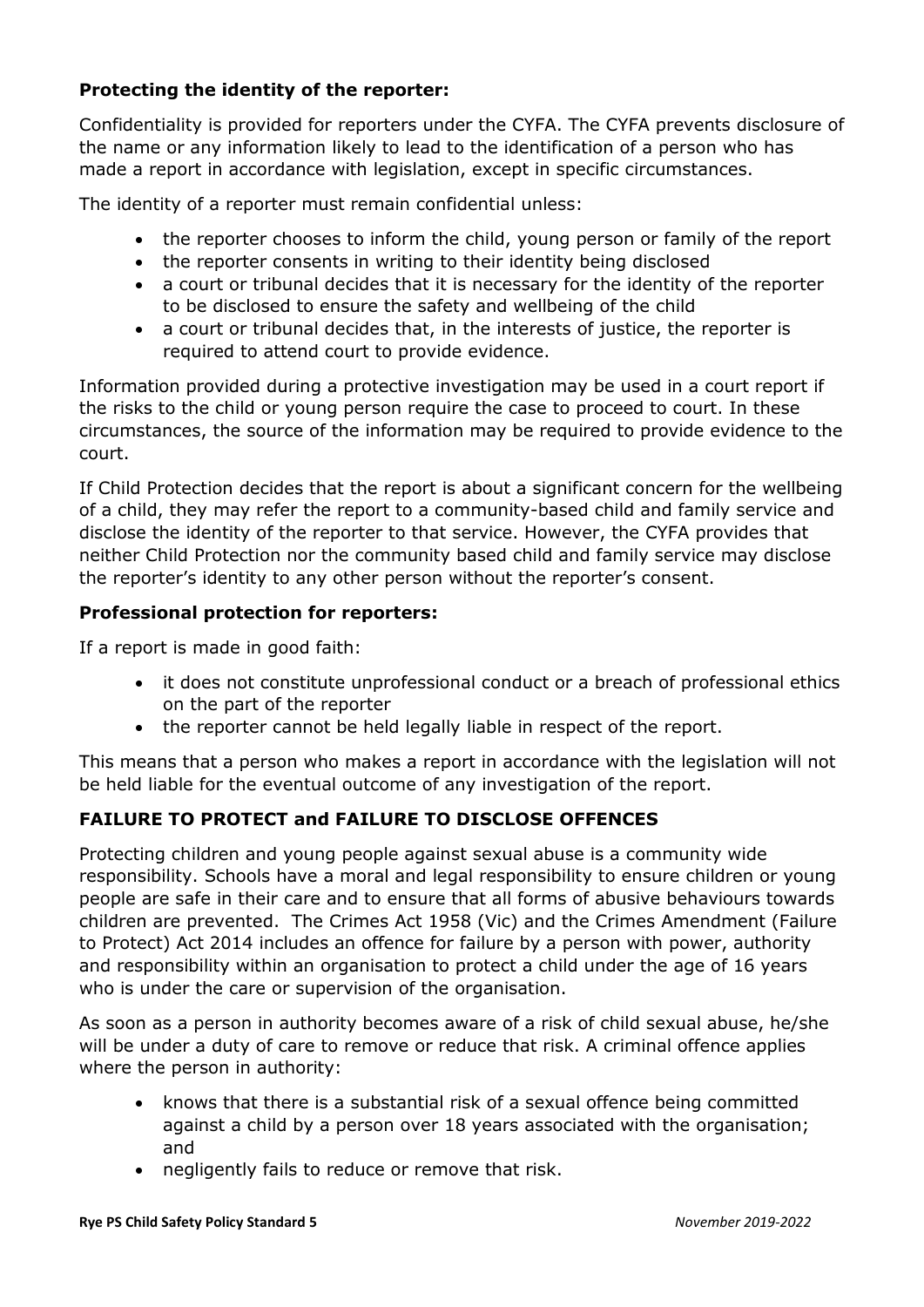Any staff member or person associated with the school (e.g. visitor, contractor, maintenance worker etc.) who forms a reasonable belief that a sexual offence has been committed in Victoria by an adult against a child under 16 must disclose that information to police.

Failure to disclose the information to police is a criminal offence, unless a reasonable excuse has been formed such as:-

- information has already been reported to DHHS Child Protection.
- Fear for own or others' safety

The offence applies to all adults in Victoria, not just professionals who work with children. If an adult fails to take reasonable steps to protect a child from harm and/or fails to disclose, this may amount to a criminal offence. Refer to the Dept of Justice fact sheets on FAILURE to Protect and Failure to DISCLOSE for further information.

What should a person in authority do to reduce or remove the risk of child sexual abuse posed by an adult associated with their organisation?

- A person in authority in an organisation must take reasonable steps to reduce or remove a known substantial risk that an adult associated with their organisation will commit a sexual offence against a child. Examples include:
- A current employee who is known to pose a risk of sexual abuse to children in the organisation should be immediately removed from contact with children and reported to appropriate authorities and investigated.
- A community member who is known to pose a risk of sexual abuse to children should not be allowed to volunteer in a role that involves direct contact with children at the organisation.
- A parent who is known to pose a risk of sexual abuse to children in a school should not be allowed to attend overnight school camps as a parent helper.
- Removing a suspected adult from child-related work pending investigation.

If you need to report a child in immediate risk or danger of a sexual offence, please call Triple Zero (000).

# **Failure to report:**

A failure by mandated professionals and staff members to report a reasonable belief that a child is in need of protection from significant harm as a result of physical or sexual abuse may result in the person being prosecuted and a court imposing a fine under the CYFA (Children, Youth and Families Act, 2015)

# **Making a report to Child Protection:**

The CYFA allows for two types of reports to be made in relation to significant concerns for the safety or wellbeing of a child – a report to Child Protection or a referral to Child FIRST.

A report to Child Protection should be considered if, after taking into account all of the available information, the staff member forms a view that the child or young person is in need of protection because:

- the harm or risk of harm has a serious impact on the child's immediate safety, stability or development
- the harm or risk of harm is persistent and entrenched and is likely to have a serious impact on the child's safety, stability or development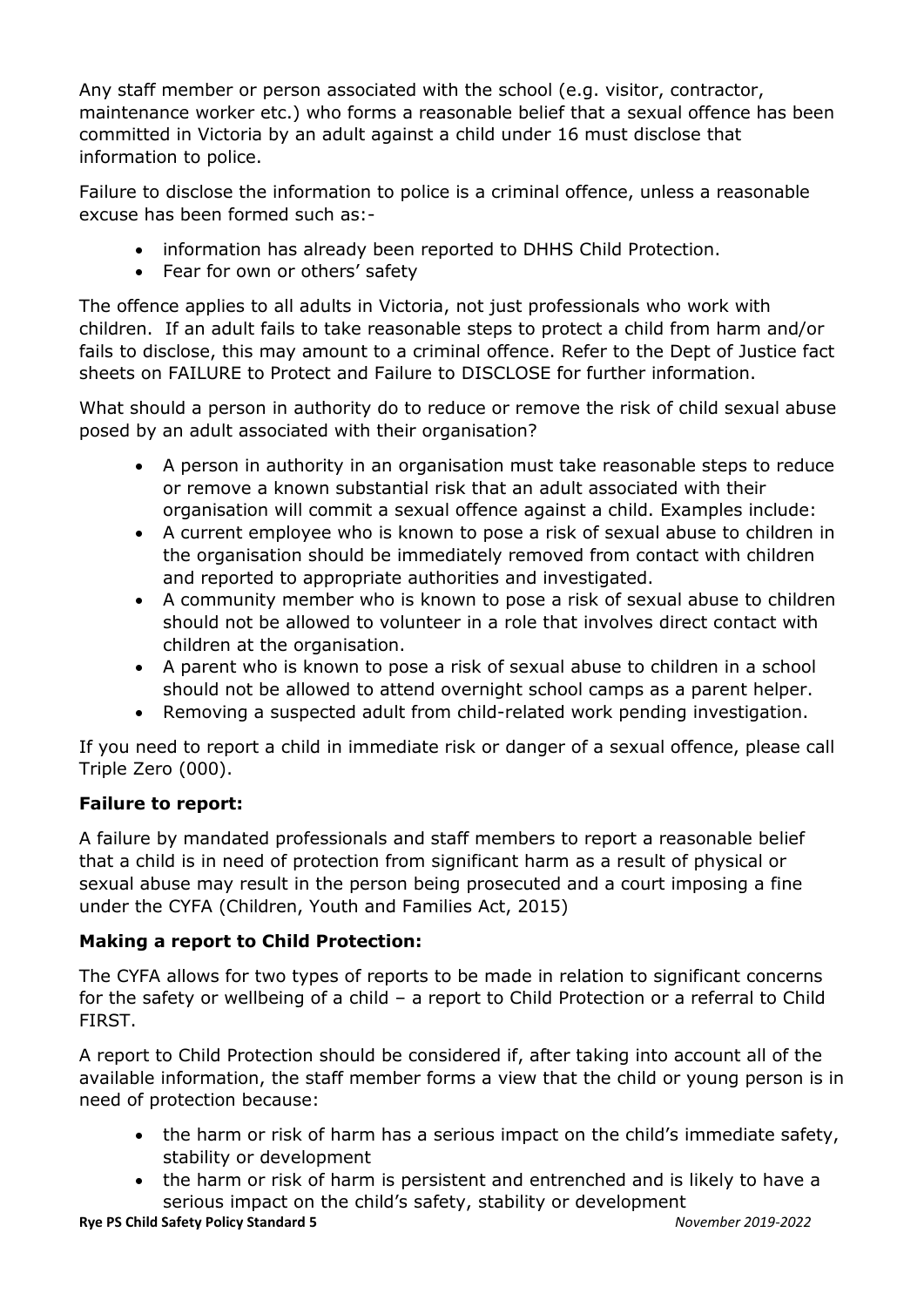the child's parents cannot or will not protect the child or young person from harm.

Where during the course of carrying out their normal duties, a school staff member forms the belief on reasonable grounds that a child is in need of protection, the staff member must make a report to Child Protection regarding this belief and the reasonable grounds for it as soon as practicable.

Staff members may form a professional judgement or belief, in the course of undertaking their professional duties based on:

- warning signs or indicators of harm that have been observed or inferred from information about the child
- legal requirements, such as mandatory reporting
- knowledge of child and adolescent development
- consultation with colleagues and other professionals
- professional obligations and duty-of-care responsibilities
- established protocols
- internal policies and procedures in an individual licensed children's service or school.

Upon receipt of a report, Child Protection may seek further information, usually from professionals who may also be involved with the child or family, to determine whether further action is required.

In most circumstances, Child Protection will inform the reporter of the outcome of the report. When the report is classified by Child Protection as a Wellbeing Report, Child Protection will, in turn, make a referral to Child FIRST.

Any person who is registered as a teacher under the Education and Training Reform Act 2006, or any person who has been granted permission to teach under that Act, including principals, is mandated to make a report to Child Protection. In the course of undertaking their professional duties, mandated staff members are required to report their belief, when the belief is formed on reasonable grounds that a child is in need of protection from significant harm as a result of sexual abuse or physical injury.

Teachers are encouraged to discuss any concerns about the safety and wellbeing of students with the principal or a member of the school leadership team. If a principal or member of the leadership team does not wish to make a mandatory report, this does not discharge the teacher's obligation to do so if they have formed a reasonable belief that abuse may have occurred. If the teacher's concerns continue, even after consultation with the principal or member of the leadership team, that teacher is still legally obliged to make a mandatory report of their concerns.

Information about the identity of a person making a report to Child Protection must be kept confidential unless the reporter consents to the disclosure of their identity. If the staff member wishes to remain anonymous, this information should be conveyed at the time that the reporter makes the mandatory report.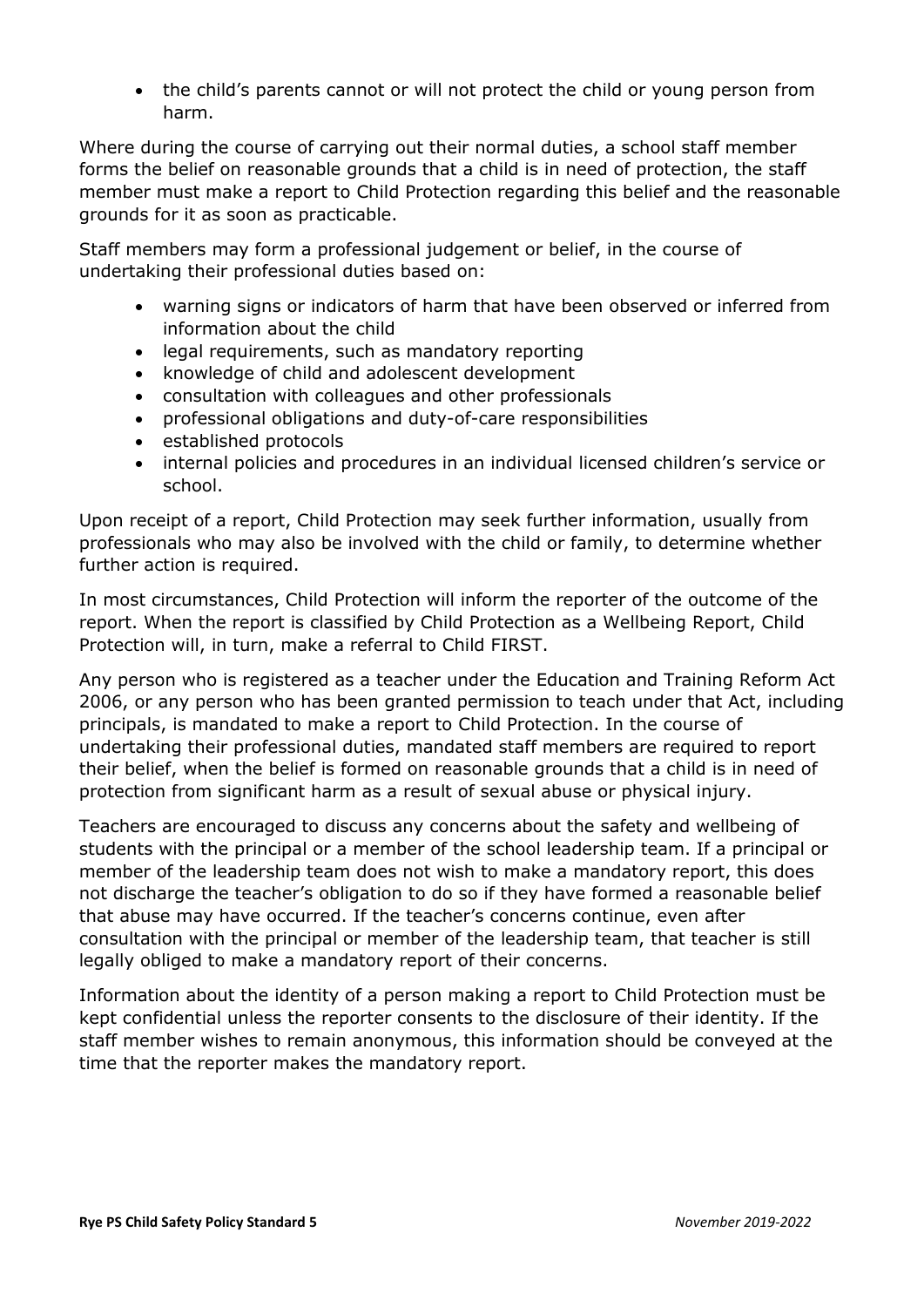**If physical and/or behavioural indicators lead you to suspect that a child has or is being abused, or is at risk of abuse, you must respond as soon as practicable, by following these steps:**



## **The role of school staff:**

School staff have a duty of care to protect and preserve the safety, health and wellbeing of children and young people in their care and staff must always act in the best interests of those children and young people. If a staff member has any concerns regarding the health, safety or wellbeing of a child or young person it is important to take immediate action.

Note: The role of investigating an allegation of child abuse rests solely with Child Protection and/or Victoria Police.

The roles and responsibilities of staff in supporting children and young people who are involved with Child Protection may include acting as a support person for students, attending Child Protection case plan meetings, observing and monitoring students' behaviour, and liaising with professionals.

## **Confidentiality:**

Staff must respect confidentiality when dealing with a case of suspected child abuse and neglect, and may discuss case details and the identity of the child or the young person and their family only with those involved in managing the situation. When a child or young person has moved to another school, professional judgement should be exercised as to what information needs to be passed on. This will be guided by usual procedures for passing on information about a child's general wellbeing or special needs, and the role of the school in any ongoing care plans.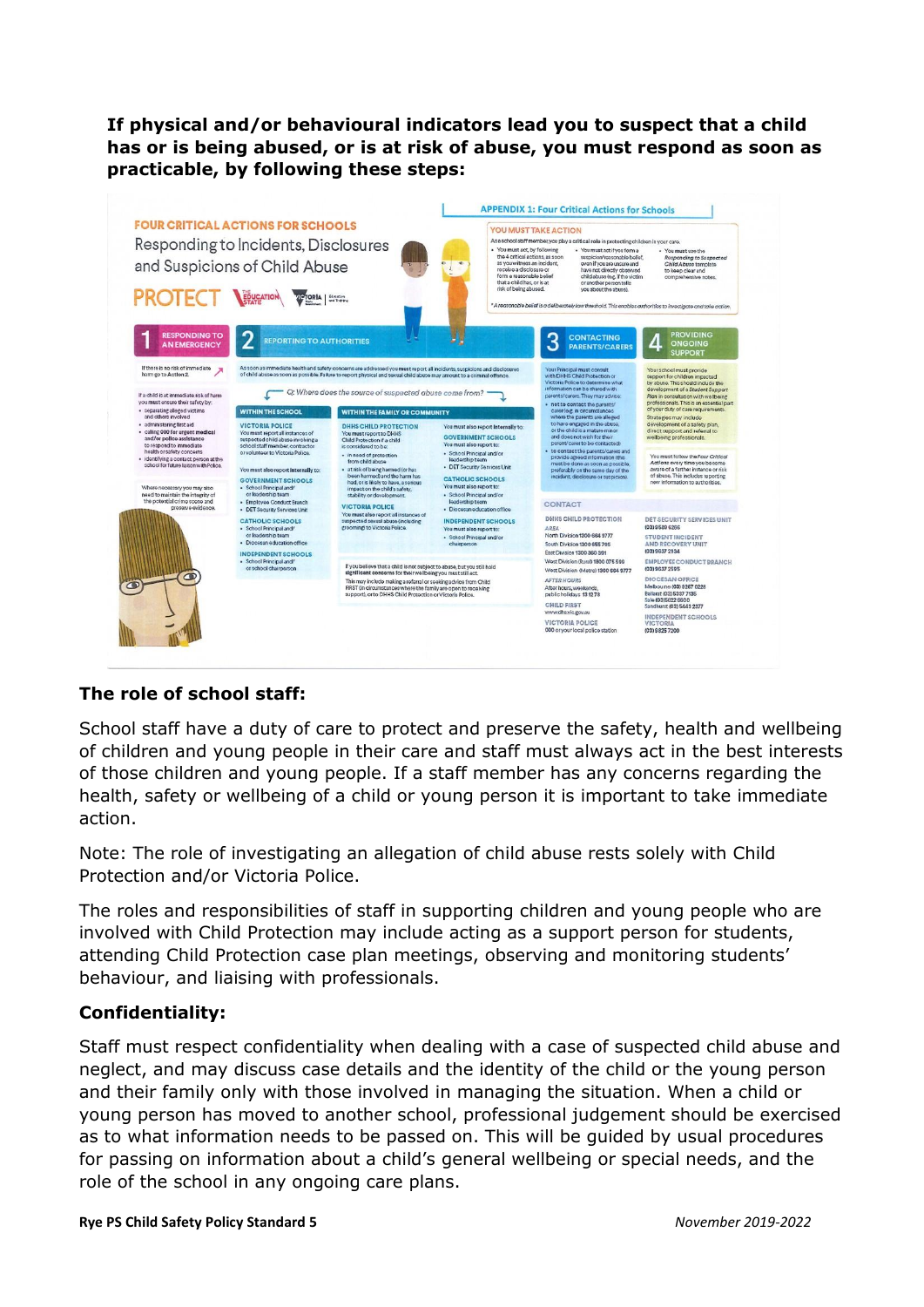## **Interviews at Victorian schools:**

Child Protection may conduct interviews of children and young people at school without parental knowledge or consent. However, a child will be interviewed at a Victorian school only in exceptional circumstances and if it is in the child's best interests to proceed in this manner. Child Protection will notify the school of any intention to interview a child or young person. This may occur regardless of whether the school is the source of the report to Child Protection.

When Child Protection practitioners arrive at the school, the principal or their nominee should ask to see their identification before allowing Child Protection to have access to the child or young person.

#### **Support persons:**

Children and young people should be advised of their right to have a supportive adult present during interviews. If a child is too young to understand the significance of the interview, a staff member should make arrangements for a supportive adult to attend with the child.

A staff member may be identified as a support person for the child or young person during the interview. Prior to the commencement of the interview, the Child Protection practitioner should always authorise the staff member to receive information regarding Child Protection's investigation.

This may occur verbally or in writing using the relevant Child Protection proforma.

Independent persons must refrain from providing their opinions or accounts of events during interviews. A principal or their delegate may act as an independent person when the child or young person is to be interviewed, unless they believe that doing so will create a conflict of interest.

## **Advising parents, carers or guardians:**

Staff do not require the permission of parents, carers or guardians to make a report to Child Protection, nor are they required to tell parents, carers or guardians that they have done so.

It is the responsibility of Child Protection to advise the parents, carers or guardians of the interview at the earliest possible opportunity. This should occur either before, or by the time the child arrives home

## **Ensuring that a Child Protection interview takes place:**

The school does not have the power to prevent parents, carers or guardians from removing their children from the school and should not attempt to prevent the parents, carers or guardians from collecting the child. If a parent/carer or guardian removes a child before a planned interview has taken place, the principal and/or their nominee should contact Child Protection or Victoria Police immediately.

## **Staff Training:**

Staff will be informed of Mandatory Reporting requirements as part of their initial induction to the school and will be provided with supporting documentation in their staff handbook.